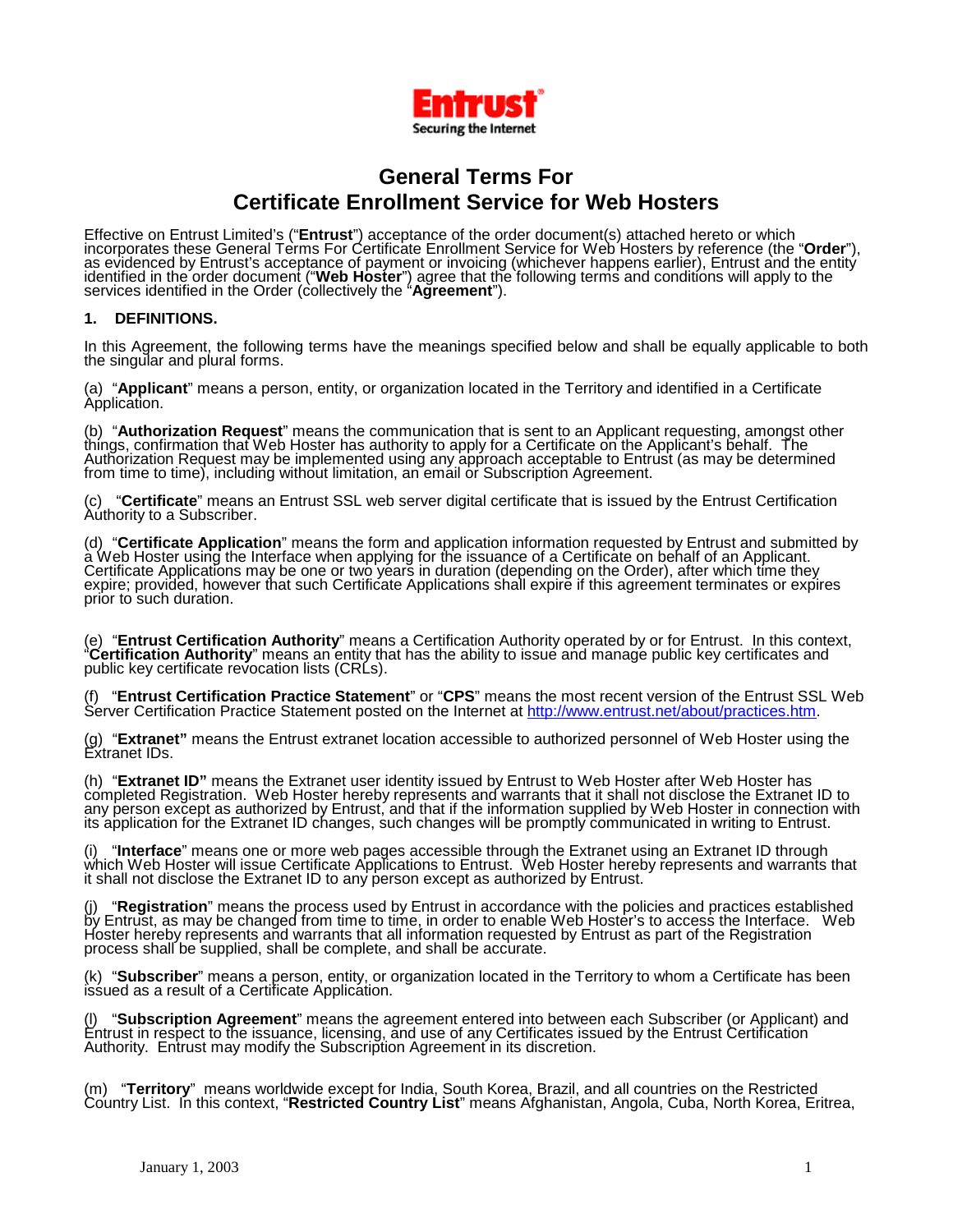Federal Republic of Yugoslavia (Serbia and Montenegro), Iran, Iraq, Liberia, Libya, Myanmar, Rwanda, Sierra Leone, Syria and Sudan. Entrust may update the Restricted Country List at any time.

# **2. LICENSE**

Subject to the terms and conditions of this Agreement and the Entrust Certification Practice Statement, Entrust hereby grants to Web Hoster, and Web Hoster hereby accepts, for the term of the Agreement, a non-exclusive, non-transferable, license to (i) use the Interface solely to issue Certificate Applications to Entrust to the extent that Entrust has received pre-payment of the applicable Certificate Application fee from Web Hoster; and (ii) install Certificates delivered pursuant to Section 3 of this Agreement on behalf of Subscribers to whom such Certificates are issued provided that such Subscriber has consented to the Subscription Agreement and the Authorization Request.

# **3. DUTIES OF ENTRUST**

Subject to Web Hoster's compliance with this Agreement and provided that (i) Web Hoster has successfully completed Registration; (ii) Entrust receives a Certificate Application from Web Hoster in a form approved by Entrust; (iii) such Applicant has agreed to a Subscription Agreement; and (iv) Entrust has received pre-payment of the applicable Certificate Application fee from Web Hoster during the term of this Agreement; then Entrust or a subcontractor acting on behalf of Entrust will perform limited verification (as described in the Entrust Certification Practice Statement) of the Subscriber information submitted by such Web Hoster, Entrust may issue a Certificate to such Applicant after completing such limited verification. If Entrust issues an Entrust Certificate to such Applicant, Entrust shall place such Entrust Certificate in the Entrust repository for retrieval by the Web Hoster.

## 4. **PRICE, PAYMENT AND TAXES**

(a) Fees. Web Hoster shall pre-pay to Entrust the fees set forth in the Order before the rights of Web<br>Hoster granted pursuant to Section 2, and the duties of Entrust described in Section 3, arise. Except for the fees and Certificate quantity indicated in such Order document, all other terms and conditions in the Order shall not apply. In the event that any fees payable are not paid when due, Web Hoster shall be subject to a late fee at the lesser of the rate of one percent (1%) per month, or the maximum rate

permitted by law, on the outstanding amounts.<br>
(b) Taxes. In addition to the fees described in the Order, Web Hoster shall be responsible for any taxes, fees,<br>
duties, or other amounts, however designated, including withou which are levied or based on (i) any payments made pursuant to this Agreement, and (ii) the products or services provided by Entrust to Web Hoster under this Agreement.

#### **5. DISCLAIMER OF WARRANTIES**

**EXEPT AS SPECIFICALLY STATED IN THIS AGREEMENT, ENTRUST MAKES NO REPRESENTATIONS AND GIVES NO WARRANTIES OR CONDITIONS, WHETHER EXPRESS, IMPLIED, STATUTORY, BY USAGE OF TRADE, OR OTHERWISE, AND ENTRUST SPECIFICALLY DISCLAIMS ANY AND ALL REPRESENTATIONS, WARRANTIES, AND CONDITIONS OF MERCHANTABILITY, NON-INFRINGEMENT, TITLE, SATISFACTORY QUALITY, OR FITNESS FOR A PARTICULAR PURPOSE.** 

#### **6. LIMITATION OF LIABILITY**

**NEITHER ENTRUST NOR ANY OF ITS AFFILIATES, SUBCONTRACTORS, AGENTS, SUPPLIERS, EMPLOYEES, OR DIRECTORS SHALL BE LIABLE FOR ANY INCIDENTAL, SPECIAL, PUNITIVE, EXEMPLARY, INDIRECT, RELIANCE, OR CONSEQUENTIAL DAMAGES (INCLUDING, WITHOUT LIMITATION, DAMAGES FOR LOSS OF BUSINESS OPPORTUNITIES, LOSS OF GOODWILL, LOSS OF PROFITS, BUSINESS INTERRUPTION, LOSS OF DATA, LOST SAVINGS OR OTHER SIMILAR LOSS), WHETHER ARISING FROM CONTRACT (INCLUDING FUNDAMENTAL BREACH), TORT (INCLUDING NEGLIGENCE) OR ANY OTHER THEORY OF LIABILITY. NEITHER PARTY SHALL INCUR ANY LIABILITY TO THE OTHER AS A RESULT OF NONRENEWAL OR TERMINATION OF THIS AGREEMENT IN RESPECT OF ANY CERTIFICATE PRODUCT OR IN ITS ENTIRETY, INCLUDING BUT NOT LIMITED TO CLAIMS FOR COMMERCIAL INDEMNITY, LOSS OF INVESTMENT, LOSS OF SHARE VALUE, OR LOSS OF INVESTMENT.** 

**IN NO EVENT SHALLTHE TOTAL CUMULATIVE LIABILITY OF ENTRUST OR ITS AFFILIATES TO WEB HOSTER ARISING OUT OF OR RELATING TO THIS AGREEMENT OR ANY PRODUCTS OR SERVICES PROVIDED BY ENTRUST HEREUNDER, EXCEED THE CUMULATIVE AMOUNTS PAID BY WEB HOSTER TO ENTRUST ("CUMULATIVE DAMAGE CAP"). THIS LIMITATION SHALL APPLY REGARDLESS OF THE NUMBER OF TRANSACTIONS, DIGITAL SIGNATURES, OR CAUSES OF ACTION ARISING OUT OF OR RELATED TO THIS AGREEMENT OR ANY PRODUCTS OR SERVICES PROVIDED UNDER THIS AGREEMENT. THE FOREGOING LIMITATIONS SHALL APPLY TO ANY LIABILITY WHETHER BASED IN CONTRACT (INCLUDING FUNDAMENTAL BREACH), TORT (INCLUDING NEGLIGENCE) OR ANY OTHER THEORY OF LIABILITY, INCLUDING ANY DIRECT, INDIRECT, SPECIAL, PUNITIVE, EXEMPLARY, CONSEQUENTIAL, RELIANCE OR INCIDENTAL DAMAGES.** 

**THE FOREGOING LIMITATIONS SHALL APPLY NOTWITHSTANDING THE FAILURE OF ESSENTIAL PURPOSE OF ANY LIMITED REMEDY STATED HEREIN AND EVEN IF A PARTY HAS BEEN ADVISED OF**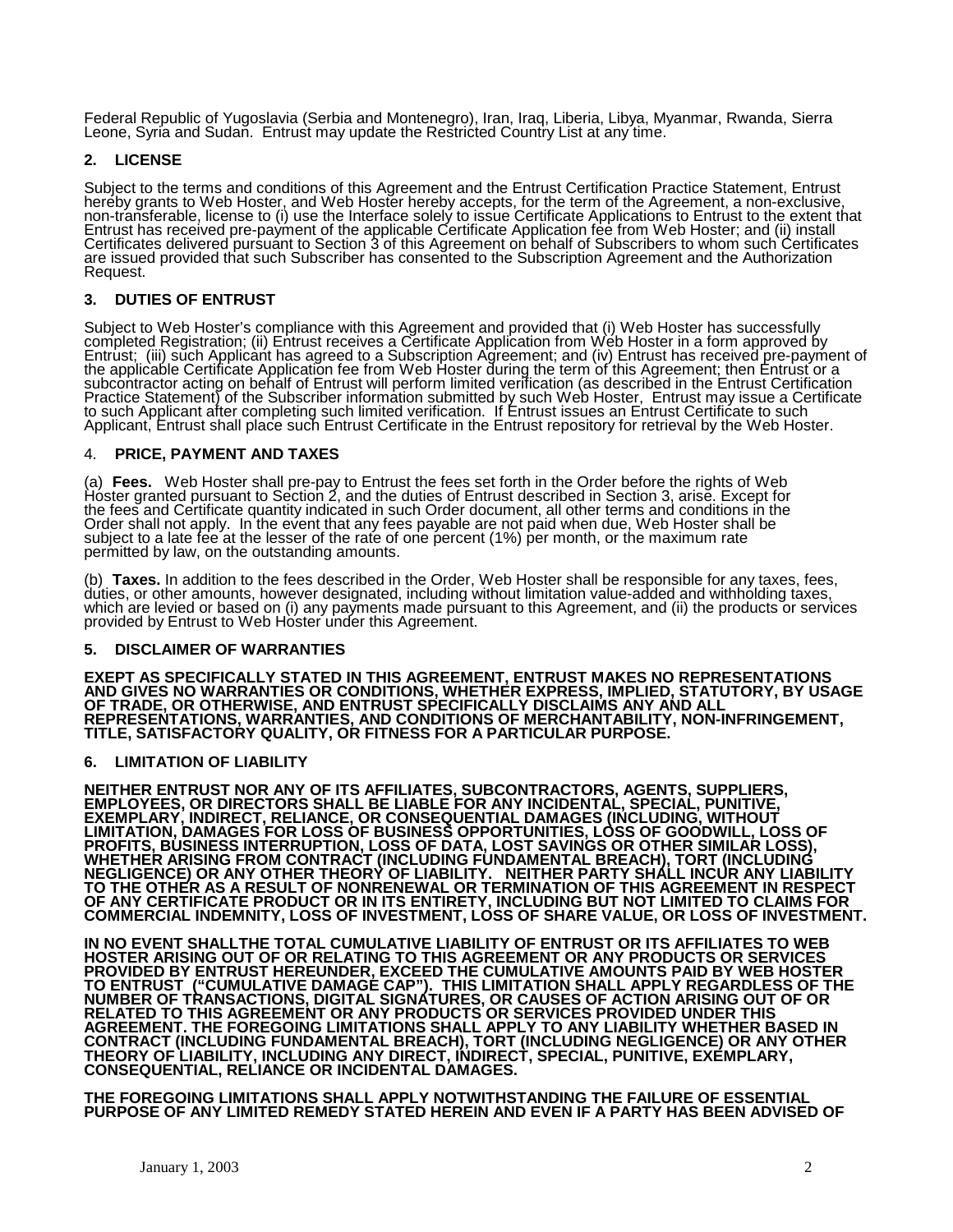# **THE POSSIBILITY OF THOSE DAMAGES.**

#### **7. TERM AND TERMINATION**

(a) Term. This Agreement shall commence as of the effective date indicated at the start of this Agreement and<br>shall remain in effect for a period twelve (12) months following acceptance of the Order or any subsequent order which incorporates these General Terms For Certificate Enrollment Service for Web Hosters by reference and is accepted by Entrust during the term of this Agreement.

(b) Termination. Either party may terminate this Agreement immediately if the other party: (a) assigns or<br>attempts to assign this Agreement or any rights hereunder to a third party except as permitted by this Agreement, (b) fails to correct a material breach of this Agreement within thirty days after receipt of notice thereof, (c) files a bankruptcy petition or has such a petition filed involuntarily against it, becomes insolvent, makes a material change of ownership, makes an assignment for the benefit of creditors, consents to the appointment of a trustee, or if bankruptcy, reorganization or insolvency proceedings are instituted by or against it. Either party may terminate this Agreement for convenience with thirty (30) days prior written notice to the other party.

(c) Survival. The rights and obligations of the Parties under Sections 1, 4, 5, 6, 7(c) and 8 of this Agreement<br>shall survive the termination or expiration of this Agreement. Any payment obligations that have accrued prior the date of termination or expiration shall survive. Upon termination or expiration, Web Hoster shall have no further rights to issue Certificate Requests pursuant to Section 2 of this Agreement and the Interface will be disabled by Entrust.

## **8. MISCELLANEOUS**

(a) Nature of Obligations Between Parties. This Agreement will not constitute, create or in any way be interpreted as a joint venture, partnership or formal business organization of any kind. No party will have the right or authority to assume, create, or enlarge any obligation or commitment- on behalf of any other, and will not represent itself as having the authority to bind any other in any manner. Under no circumstances shall Web Hoster make any representations or warranties on behalf of Entrust. No profits, losses, or costs will be shared under any provision of this Agreement.

(b) **Notices.** In any case where any notice or other communication is required or permitted to be given hereunder, such notice or communication shall be in writing and (a) personally delivered, (b) sent by international air courier service with confirmation of delivery requested, or (c) transmitted by fax as follows:

If to Web Hoster: the address/fax number indicated in the Order;

If to Entrust:

ENTRUST LIMITED 1000 Innovation Drive, Ottawa, Ontario Canada. K2K 3E7

Attention: Contracts Department Fax: (613) 270-3068 Tel: (613) 270-3400

All such notices or other communications shall be deemed to have been given and received (i) upon receipt if personally delivered, (ii) when delivery is confirmed if sent by international air courier service, or (iii) the following business day if by fax.

(c) Choice of Law. This Agreement and the rights and obligations of the Parties hereunder shall be governed by<br>and construed in accordance with the laws of the Province of Ontario, Canada without reference to its provision on conflict of laws. The Parties waive any right to a jury trial with respect to any action brought in connection with this Agreement. The application of (i) the United Nations Convention on Contracts for the International Sale of Goods; (ii) the 1974 Convention on the Limitation Period in the International Sale of Goods; and (iii) the Protocol amending the 1974 Convention, done at Vienna April 11, 1980; are expressly excluded.

(d) **Choice of Forum**. The Federal and Provincial Courts in Ottawa, Ontario, Canada shall have exclusive jurisdiction over any legal action or proceeding arising out of or relating to this Agreement.

(e) Interpretation. This Agreement shall be fairly interpreted in accordance with its terms without any strict<br>construction in favor of or against either party and that ambiguities shall not be interpreted against the part drafted the relevant language. All currencies are in United States dollars. This Agreement shall consist of this Agreement, including the schedules attached hereto, and also including the Entrust Certification Practice Statement. This Agreement shall be interpreted wherever possible to avoid conflicts between the Sections hereof and the Entrust Certification Practice Statement, provided that if such a conflict shall arise, the Sections hereof shall control in respect of disputes arising between the Parties. The section or other headings herein are inserted only for convenience and ease of reference and are not to be considered in the construction or interpretation of any provision of this Agreement.